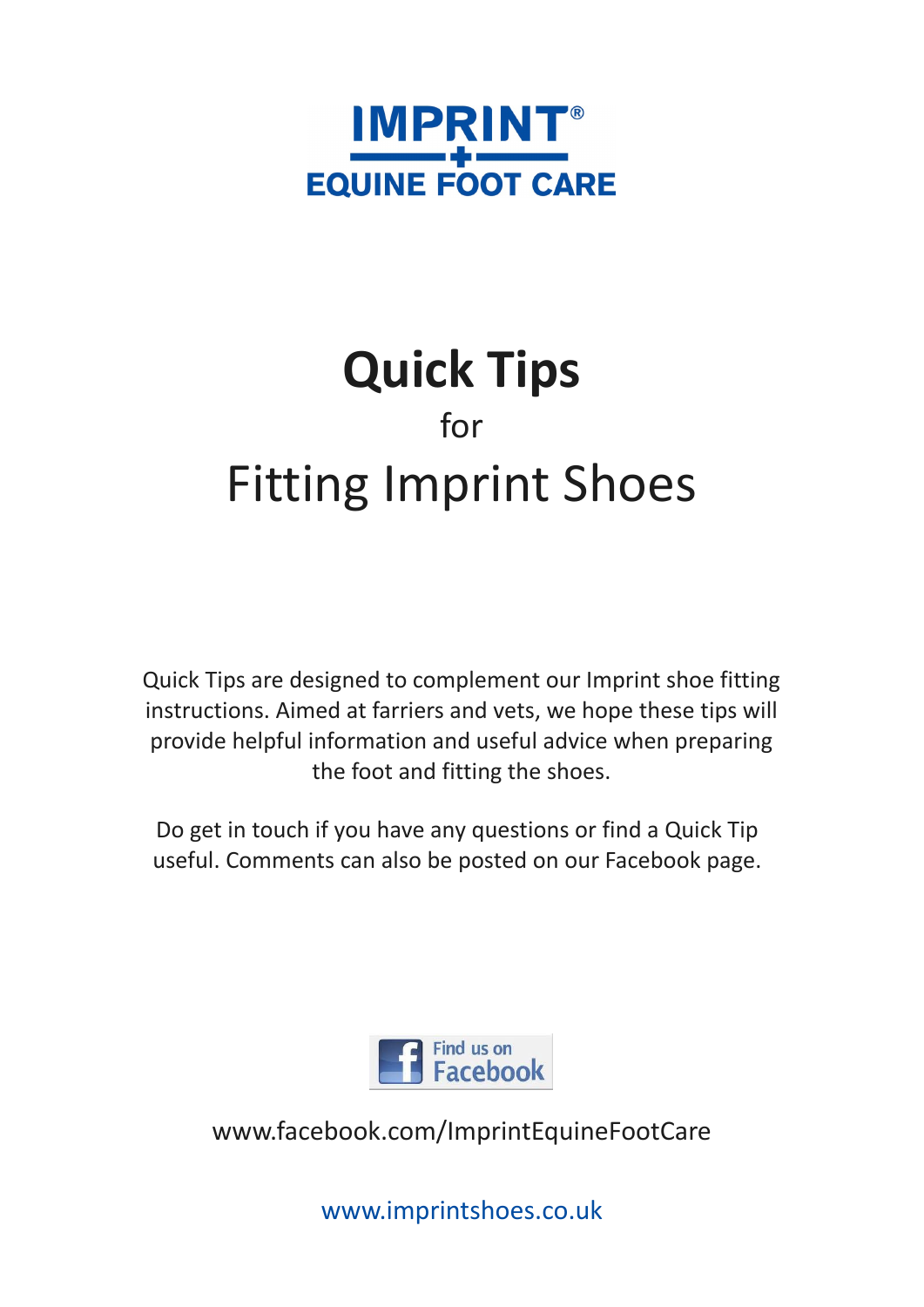| <b>Ensure maximum frog support.</b><br>Imprint Hoof Repair material can be added to the<br>frog plate to provide extra supportive contact.                                                                                                                                                 |
|--------------------------------------------------------------------------------------------------------------------------------------------------------------------------------------------------------------------------------------------------------------------------------------------|
| Using adhesive in cold weather conditions.<br>In winter conditions, the Imprint Adhesive should<br>be up to temperature to cure as specified (approx<br>$20°$ C). This can be achieved by warming in a<br>pocket or placing on the top of a kettle when<br>heating the water for the shoe. |
| Check deep seating of shoe at the toe.<br>After fitting make sure there is sufficient clearance<br>around the toe area. A shoeing nail can be used to<br>remove or check for excess plastic or adhesive.                                                                                   |
| Match the shoe length with the foot.<br>The Imprint First oval shoe can be shortened if<br>necessary by removing part of the heel of the<br>shoe with hoof nippers. Then when fitting, blend<br>the heel of the shoe up to the foot.                                                       |
| Harden shoe before weight-bearing.<br>The shoe must be completely hard before the foot<br>is allowed to weight-bear. Use Imprint Shoe<br>Freezer all over the softened shoe to speed the<br>process.                                                                                       |
| Rim height.<br>Do not stretch the rim of the shoe up the hoof;<br>keep it at its original height thereby maintaining<br>shoe strength and integrity                                                                                                                                        |